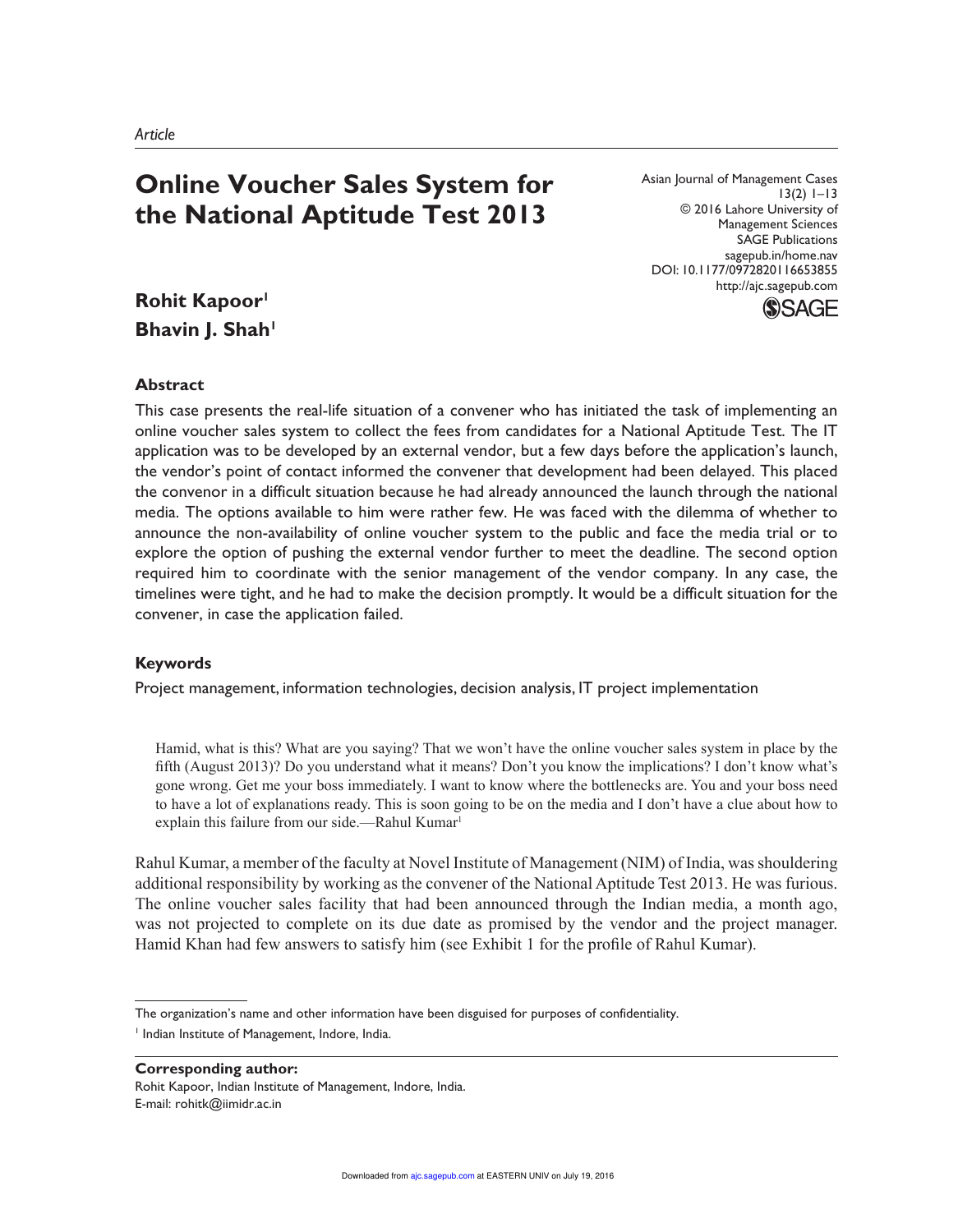Hamid Khan, a consultant, working with ABC Systems Private Limited, was the project manager for the INR<sup>2</sup> 360 million value online voucher sales project that NIM had envisaged for the National Aptitude Test of 2013. This was the first major full life-cycle implementation project for him. Khan was facing problems in figuring out the reasons for the delay in the project. He was aware that there had been a few glitches early in the project. However, he had not been comfortable reporting them to the client, despite Rahul Kumar's continuous follow-ups with him (see Exhibit 2 for a profile of Hamid Khan).

Khan was bright, had a great deal of technical development expertise, and understood the functionality of the online voucher sales system. He had been looking forward to making this project a success, and he expected to get a bonus upon the project's completion. His client, Professor Rahul Kumar, was demanding answers and Khan had to figure out the reasons for this crisis.

### **Novel Institute of Management**

The Novel Institute of Management (NIM) is part of a consortium of six management institutes set up by the Indian government that are ranked as the top management institutes in the country. NIM offers full-time post-graduate programmes (PGP) in management that are equivalent to an MBA. In the past five years, it has expanded in terms of student intake, faculty recruitment, infrastructure development, course offerings, etc. (refer to Exhibit 3).

### **National Aptitude Test**

Every year, the consortium administered a National Aptitude Test (NAT) and in the year 2013, NIM was the convening institute for the test. Approximately 2.5 lac candidates appeared for the NAT every year. Over the past fifty years, NAT emerged as a benchmark test for admission to prestigious business schools in the country and NAT scores were accepted in about 1000 management institutes/ business schools across India for their MBA programmes.

NAT was introduced in the early 1960s and was administered as a Paper-based Test (PBT) until 2008. In 2009, NAT was administered as a Computer-based Test (CBT) that was made available online. For this, the six management institutes signed a contract with an agency, Fortuner Technology Limited (FTL), to administer NAT online. The FTL was selected through a tender process in accordance with the policies of the government of India, and the contract was signed for a period of five years (2009 to  $2013$ ).<sup>3</sup>

In the online mode, candidates sat in front of a computer terminal on a designated date and time slot for 120 minutes and answered questions that would appear on their computer screen. The test assessed a candidate's proficiency in quantitative as well as verbal aptitude. The syllabus for the test was according to the matriculation level, that is, grade ten or equivalent examination. Candidates considered the test to be tough and rigorous.

After the test, a candidate was provided with a scaled score and his/her percentile rank was based on the number of correct or incorrect answers. A complex conversion method was used to convert the raw scores to scaled scores. Based on the scaled scores and a further normalization process, the percentile rank of a candidate was calculated. It usually took a fortnight to evaluate candidate scores and percentile ranks, after which they were made available to institutes/business schools and candidates.

In 2012, NAT was administered over twenty days, starting from the second week of October.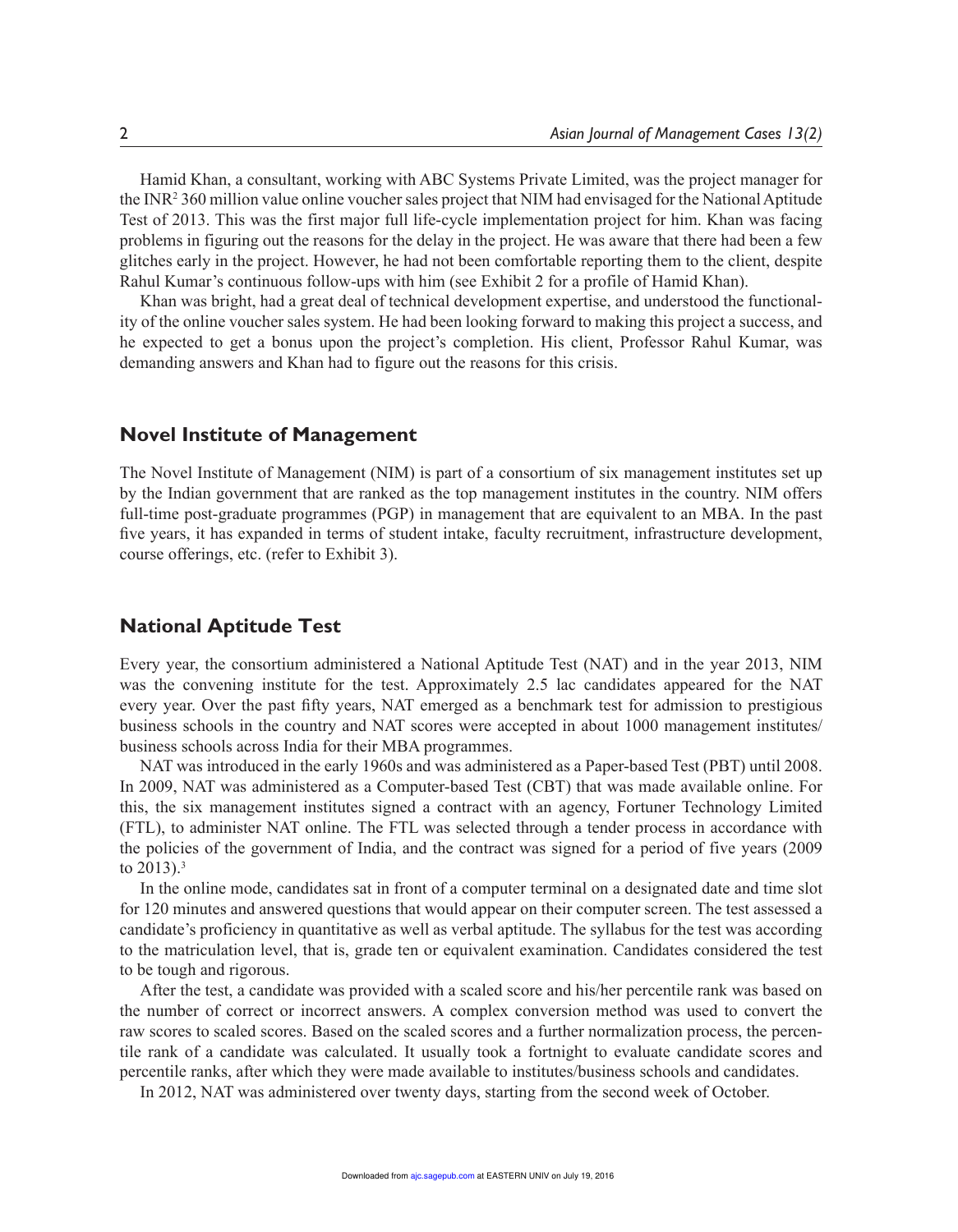In the year 2012, a problem arose when eighty candidates tampered with their scores on the NAT website.<sup>4</sup> This attracted a lot of media attention as well as criticism about the administration of NAT. The government set up a committee to identify the lapses. The enquiry report found that an outside vendor had been entrusted with the job of maintaining the website of the voucher system portal for the past three years. It was alleged that the lapses had probably occurred at the vendor's end.

# **ABC Systems Private Limited**

ABC Systems Private Limited (ABC) is an IT services solution provider and consulting firm which was established in 1968. It was considered to be one of the best solution providers in this field. ABC was part of a diversified multi-billion conglomerate, Big Sons, but it was incorporated as a separate company on 19 January 1995. For the financial year 2012–2013, its revenues were close to US\$ 11.66 billion. ABC's mission was 'to help customers achieve their business objectives by providing innovative, best-inclass consulting, IT solutions and services'.

ABC had 276,000 employees spread across forty-four countries. An employee designated as a consultant in the company possesses, on average, five years work experience in IT consulting, business process analysis and project management. ABC hired people who had a bachelor's degree in technology/ engineering from the top engineering institutes and colleges of India through a rigorous selection process. In 2013, ABC hired around 5000 such employees.

ABC approached NIM to demonstrate its IT solution strengths and prove its services as a vendor. The initial contract of five years with FTL was coming to an end in 2013. Seizing this opportunity, other companies were approaching NIM to bid for the voucher system, which was estimated to be a multimillion dollar business deal.

The first meeting between ABC and NIM was held at the NIM premises and senior officials from both, ABC and NIM, were present. After discussions, it was decided that ABC would make an ITapplication for the sales of the online voucher, given ABC's strong credentials. The ABC team also demonstrated another similar IT application, which they developed for a business client in the past. The NAT convener shared the online voucher sales requirements and the timelines with the ABC team. In principle, it was agreed that ABC would be able to deliver the complete solution within a few days. Hamid Khan was appointed as the single point of contact between application development team at ABC and the client, NIM.

Rahul Kumar was fairly certain that the task would succeed. He was confident about the capabilities of ABC, which had a solid reputation in the domain of IT services and solutions.

# **The Voucher Sales System**

Rahul Kumar knew about the volume of work involved in making the online voucher sales system go live. He had accurately assessed the complexity in this deceptively simple task based on his experience, but he also believed that the new system would enhance the overall efficiency of the voucher system.

He thought that the new system would be more convenient for candidates taking NAT. Under the current system, a candidate who wanted to apply for NAT had to register through an online registration system called Abacus<sup>® 5</sup>. To do this, the candidate had to log into the Abacus system using a unique number and then enter mandatory details such as date of birth, gender, social category, citizenship,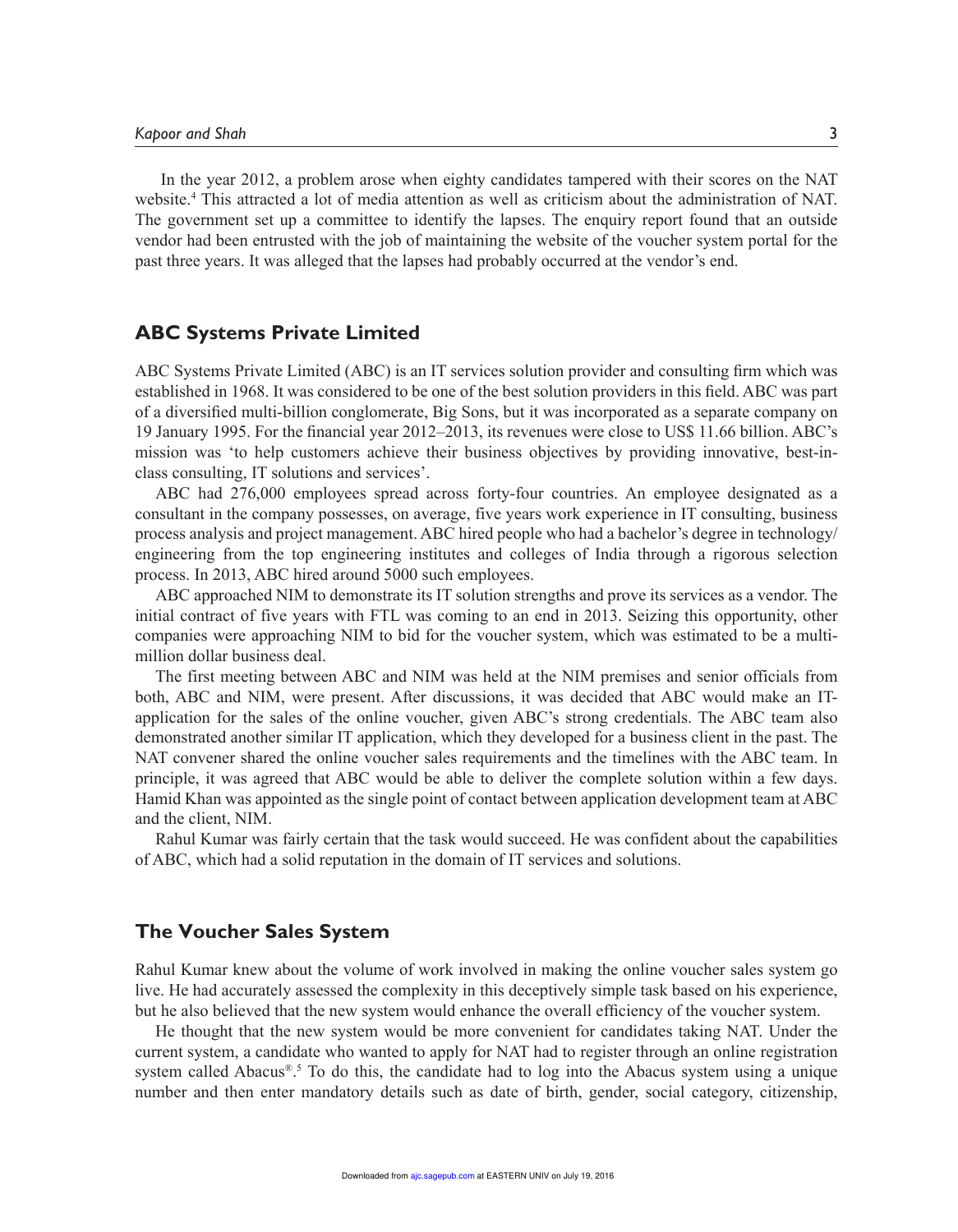educational qualifications and examination scores. The final step of the registration process was to enter the preferred test location and preferred test date and time. If the preferred location, date and time were not available, the system automatically provided alternatives. It took an average of twenty minutes for a candidate to complete this registration process, which was similar to the web check-in facility provided by airlines.

The unique numbers were available in the form of vouchers similar to scratch cards (refer to Exhibit 4 for a sample voucher). The scratch cards were sold<sup>6</sup> through the counters of a designated bank during a fifty-day registration window starting in the first week of August every year. The designated bank was a private sector bank with 2000 branches across the country. However, scratch cards were made available at only 10 per cent of the bank branches. The bank branches were open from 9:30 am to 3:30 pm, five days in a week.

A candidate or his/her nominee had to visit the bank in person in order to buy a scratch card. Sometimes, a candidate with a full-time job had to take a leave for a day or two in order to get this work done. It was found that candidates preferred to buy the scratch cards as early as possible so that they could get their preferred location, date and time slots. This wide window of fifty days for buying scratch cards was justified, given the short working hours of bank branches and a large number of candidates interested in taking the NAT. The bank that offered this service was paid INR 15 from the NAT account for each physical voucher that it sold. This was the process of collecting the fees for the last four years.

The responsibility for printing scratch cards was given to FTL based on the terms of the tender and a Memorandum of Agreement (MoA). The distribution of scratch cards to various branches of the bank was done through a third-party courier service provider, the cost of which was borne by FTL. The distribution team of FTL regularly took stock of the scratch cards at the bank branches and kept replenishing them.

Rahul Kumar remembered asking the distribution team of FTL whether they had faced any instances of stock-outs at bank branches. FTL company officials replied confidently, 'Sir, we have learned a lot in the past four years. We know our business exactly. You will not get any complaint this time.'

However, for the past four years, media reports had highlighted the long queues in front of banks. Sometimes, local police were called in to restore law and order. People resorted to breaking glass and furniture in the banks because of the long wait.<sup>7</sup> 'Shall I take this as proof of the craze for NAT?' Kumar sighed.

Kumar also received many anonymous emails which reported instances of malpractice such as people engaging in black-marketing of the physical vouchers.

## **Proposed Online Voucher Sales System**

The registration process and voucher sales through bank branches were scheduled to begin on 5 August 2013 at 9:30 am, which was exactly twenty-four days away.<sup>8</sup> Kumar quickly realized that each day mattered in completing the project, which included only the online voucher sales system to collect the registration fee. He had to learn every minute detail from scratch and pass it on to the ABC project manager if the online voucher system was to be rolled out on schedule.

The proposed system, like any other system, had stages with specific information associated with each stage that Kumar had to write out correctly and communicate without any ambiguity to the ABC project manager.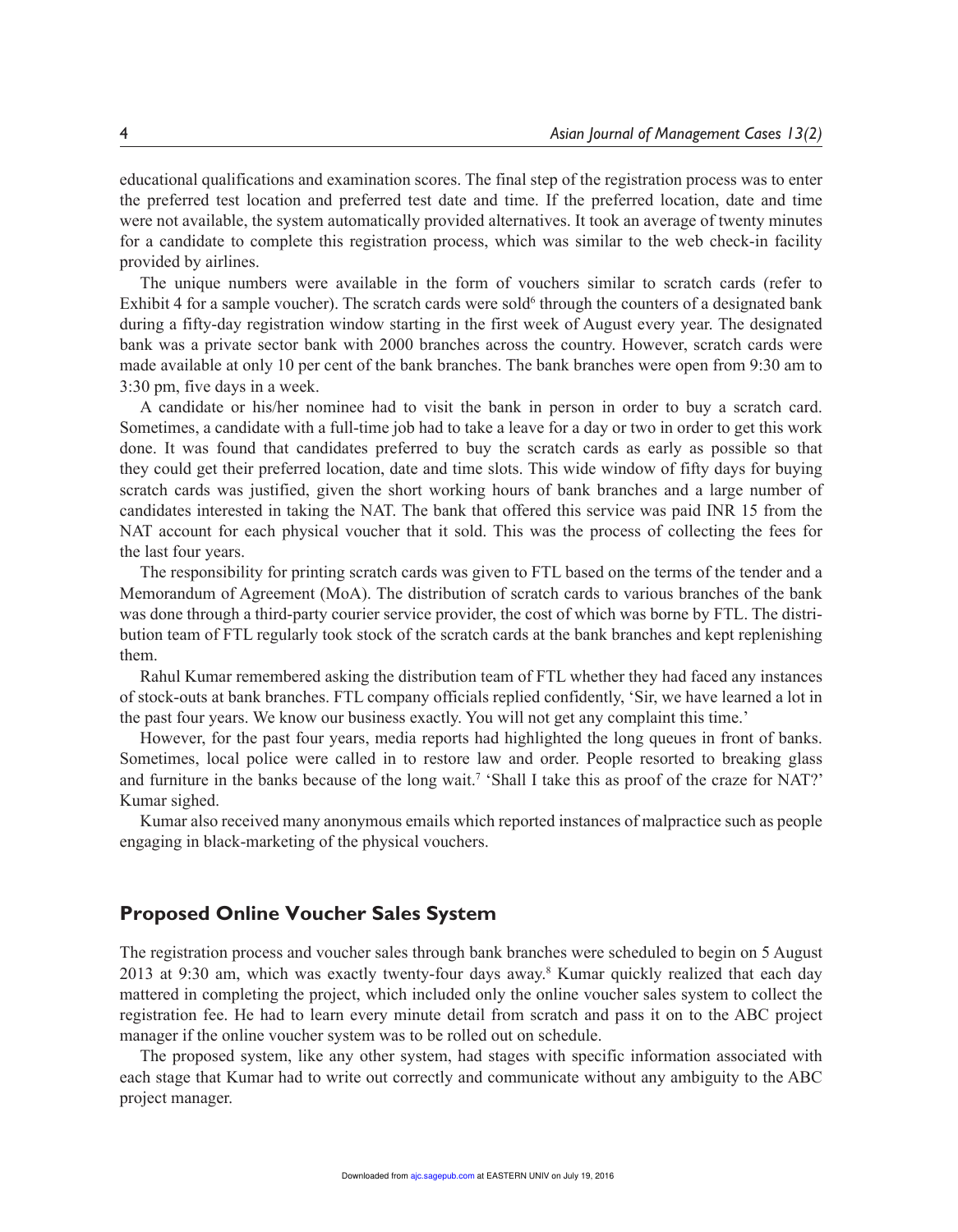1. Bank Account: NIM had opened a savings bank account for NAT 2013 with Synergy Bank (a prestigious private sector bank), a few months ago. Synergy Bank was known for its conservative approach towards risk management and had won several awards based on customer surveys.

 The idea of opening a separate account was to keep the NAT 2013 fund transactions distinct and easily manageable from the institute's regular fund transactions. NIM, being a public institution, was subjected to a government audit.

- 2. Application Development by ABC: ABC was given the task of application development for the online sale of e-vouchers. Based on his experience with the Indian Railway e-ticketing system, Kumar listed the basic information that the candidate had to fill in before purchasing an online e-voucher. It was decided that six fields would be mandatory. If any of these fields were not filled, the candidate would not be allowed to purchase an e-voucher. The six mandatory fields were:
	- a. Name of the Candidate
	- b. Date of Birth
	- c. Category Choice (Reserved or Unreserved)
	- d. Address
	- e. Mobile Number (10 digits)
	- f. Valid Email ID

The application would use the last two fields to send a unique number to the candidate after payment was made either through credit/debit card or net banking. Kumar contacted Hamid Khan, the ABC project manager, to explain the requirements in greater detail on 14 July 2013.

It appeared, on the face of it, that the application would take the candidate's data (in the form of six information fields as described above) and would navigate the candidate finally to the payment page. On this page, the candidate was required to fill details of the banking channel preferred in the form of credit/ debit card or net banking so as to complete the transaction. After the payment was successful (a credit, that is, money remittance hitting the NAT 2013 account), the candidate would receive the e-voucher number via the provided mobile number and email address. The system architecture of the proposed online system is described in Exhibit 5.

A comparison of the old paper-based voucher system and proposed online system is provided in Exhibit 6.

Internally, Kumar was informed by Khan that a computer program would be written to integrate the payment gateway of Synergy Bank with ABC's application. The system architecture would involve the server of the Synergy Bank gateway and ABC's server talking to each other in a protocol language to ensure successful payment.

Khan informed Kumar that this was no big deal for ABC; it would be developed and ready to go live on the testing platform by 25 July 2013. Kumar was upbeat and confident that this would be a great relief to the student community at large, which would not be required to travel and stand in queue for hours to purchase a voucher from the branch.

## **Chronology of Events**

Subsequently, a series of meetings was held. The sequence of the meetings is provided in Table 1.

Kumar took a deep breath and sighed, 'Only a miracle can save this project. What was the need for getting into all this hard work, countless discussions, rounds of meetings, so on and so forth?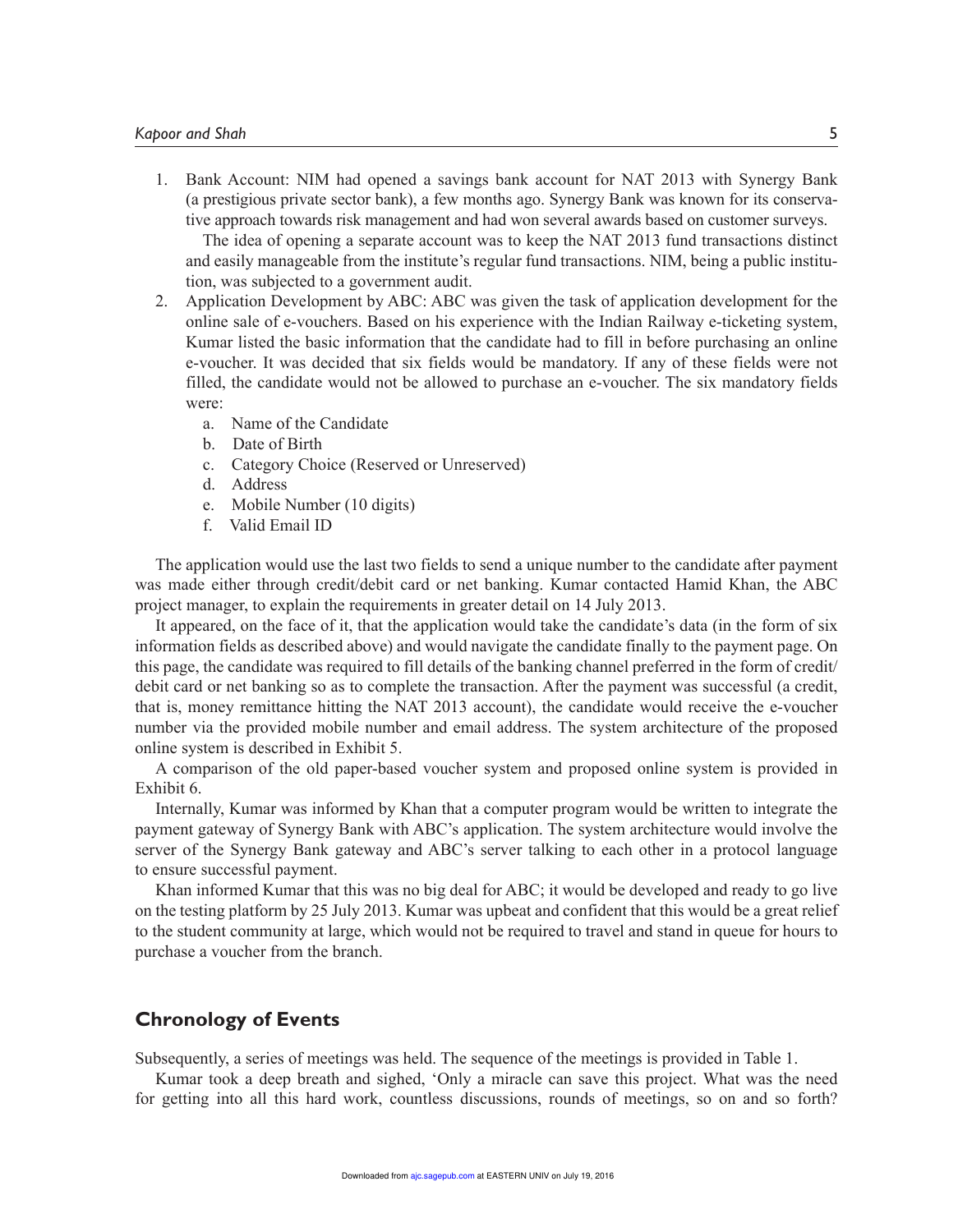| Date                  | <b>Meeting Description</b>                                                                                                                                                                                                                                                                                                                                                                                                                                                                                                      |
|-----------------------|---------------------------------------------------------------------------------------------------------------------------------------------------------------------------------------------------------------------------------------------------------------------------------------------------------------------------------------------------------------------------------------------------------------------------------------------------------------------------------------------------------------------------------|
| 14 July 2013          | A meeting between the NIM's Director and the officials from five other government<br>MBA institutes was held in Mumbai.<br>During the meeting, ABC (the partner for NAT test delivery and execution) informed<br>them that it was ready with the beta version of the application for online<br>e-voucher sales.                                                                                                                                                                                                                 |
| 15 July 2013          | A meeting was held at NIM between the Convener of NAT 2013 (Kumar), the<br>ABC team (led by Khan) and the team of Synergy Bank.<br>ABC shared their requirements for the payment gateway at Synergy Bank. Synergy<br>Bank agreed to provide ABC with the information in the shortest possible time. <sup>9</sup>                                                                                                                                                                                                                |
| 18 July 2013          | A meeting between FTL and NAT Convener was held at NIM. ABC was asked<br>to provide NIM with the list of e-voucher numbers to make online sales of<br>e-vouchers possible.<br>A meeting was held on the same day between the Convener of NAT 2013 and<br>the Synergy Bank team to sign an MoU (Merchant Agreement Form for Online<br>Payment Gateway facility).                                                                                                                                                                 |
| 19 July 2013          | It was decided to delay the release of the NAT 2013 advertisement by one<br>week (from 21 July 2013 to 28 July 2013), which would give ABC more time<br>for application development.<br>It was also decided to extend the NAT 2013 registration process by one week,<br>from 28 July 2013 to 5 August 2013.<br>This information was shared with ABC. Khan agreed to make the application go<br>live by 25 July 2013.<br>Synergy Bank provided ABC with a kit to test the application URL within a<br>record time of three days. |
| 20 July 2013          | Synergy Bank released a Transaction Identification Number to the ABC team,<br>which appreciated and acknowledged the speed at which the task was done.                                                                                                                                                                                                                                                                                                                                                                          |
| 25 July 2013, 9:00 pm | Khan informed Kumar that there would be a delay in deploying the online<br>e-voucher sales application.                                                                                                                                                                                                                                                                                                                                                                                                                         |

#### **Table 1.** Chronology of Meetings

**Source:** Authors' Notes.

Thank God I have already signed the Memorandum of Agreement (MoA) with last year's partner bank for physical voucher sales.'

# **Further Developments**

Kumar decided to meet the director of NIM to update him about the recent development of delay in application development by ABC. On his way to the director's office, Kumar's mind was occupied with questions about the project. Many questions raced through his mind: What would the future of the project be? Would there be a change in the schedule for registration? Would the project be considered worthy of the money and time invested?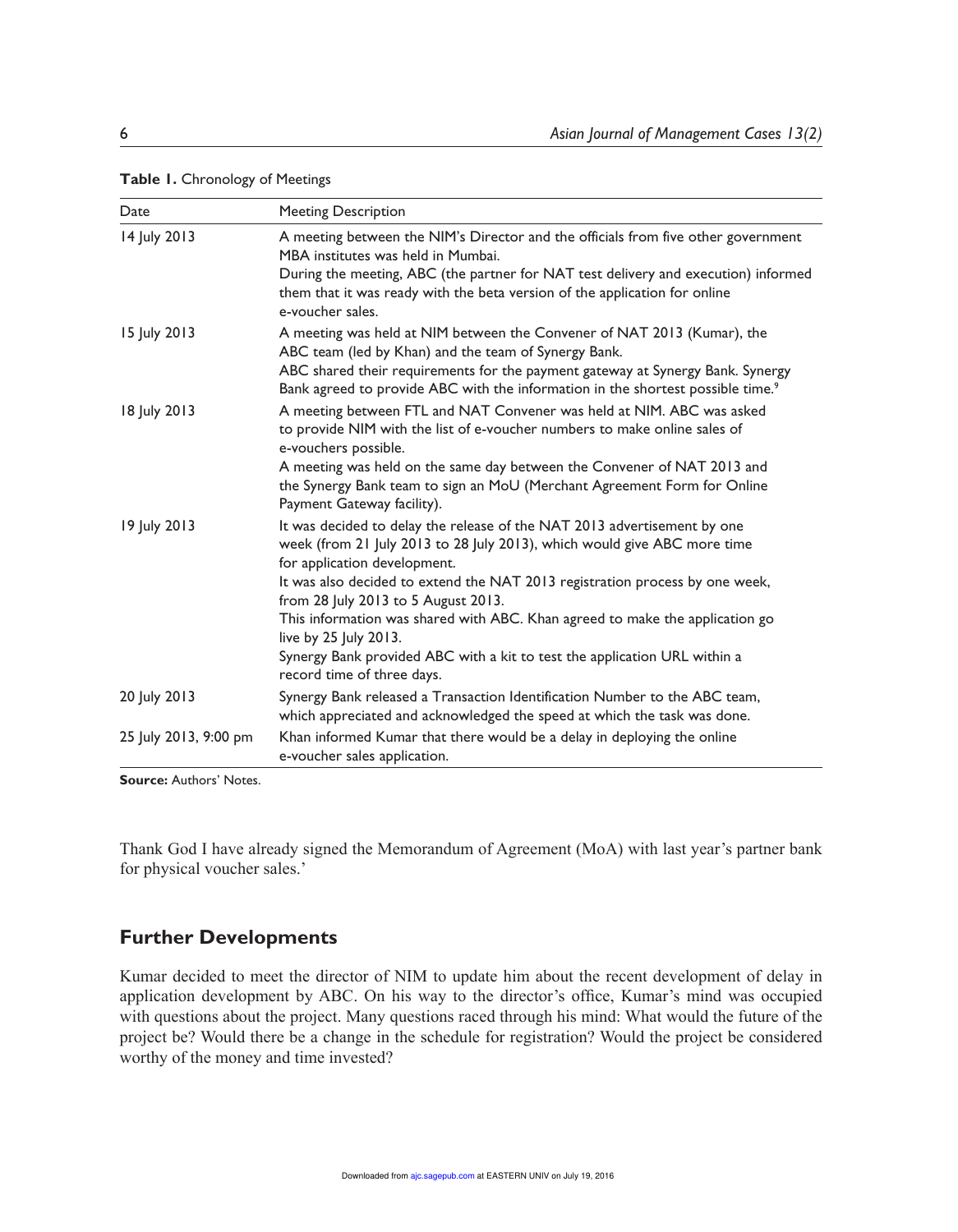#### *Kapoor and Shah* 7

The director and Kumar held a long discussion on various aspects of the project's progress and further possibilities of its expedition. It was decided to meet ABC's consultant on an urgent basis. Kumar thought it would be better to discuss the situation with Khan and then take the final call. He flew to Mumbai to meet Khan that night. In the breakfast meeting with Khan, Rahul Kumar informally asked about the processes that were followed for this project. Khan explained:

For any project that we get in ABC, we follow a three-step process for the software development cycle. First, we collect the requirements from the client by sitting with him. Then we do the requirement analysis with a functional consultant…in this situation, it was me. I passed the information via email to our technical team well before time for their concurrence and readiness. The technical team is located in our command center at Mumbai. They sent back a standard document that I filled without delay. Finally, I had to complete the requirement freezing with your sign-off. In this case, since you told us that we should concentrate on the project, I thought that the sign-off on the requirement freezing was merely a formality. I have done a lot of hard work in coordinating this.

#### He then said:

One assumes that it is a simple job to create a payment gateway and online application. In fact, in many places like universities, government, and private institutions, we have already deployed similar online payment systems successfully. However, to tell the truth, there were a certain set of complexities involved due to your specific requirements in this project like what fees are to be collected from which of the two categories. Again, the data capture was also different. It was a transaction-based model, and a lot of testing was required. You will appreciate that money is involved so the impact will be huge; if anything goes wrong, we will be blamed…we can't rely on the past. We had to do everything from scratch. To make a similar application, we put aside ninety days. In this case, probably, we were fighting the losing battle.

It became clear to Kumar that Khan on his part had done whatever he could. When probed about the application that was demonstrated and showcased in their first meeting on 11 July 2013, Khan explained:

The application was shown to give you the look and feel of the web page and the possible flows. It was just to make you aware that we can make the application for you. It was not the so-called beta version. We never told you that. In fact, after getting the go-ahead from your side, I immediately got in touch with the technical team. Normally, it takes our technical team ten days to make a beta version as it involves designing and developing diagrams in UML code, besides arranging the teams, resource mobilization, allocation of work, etc. However, it was done in a record three days for this project. After that Quality Analysis (QA) is taken into consideration, where we have a dedicated team that tests the developed application on a set of processes. To give you the specifics, there is a specific sub-group of people called the infrastructure team that checks whether the server can take the load<sup>10</sup> when the application goes live. Moreover, this application should be available  $24/7$  for users. For this, we need to strengthen our hardware and data center configurations. Without QA's stringent processes, no application can go live. I can assure you that we have not been driven by commercial feasibility at any stage in terms of resource deployment.

Kumar shared his difficulties with Khan. He wanted to know the exact status of the project then so that he could quickly make a decision. Khan summarized the discussion in chronological order about what ABC had done so far (Table 2).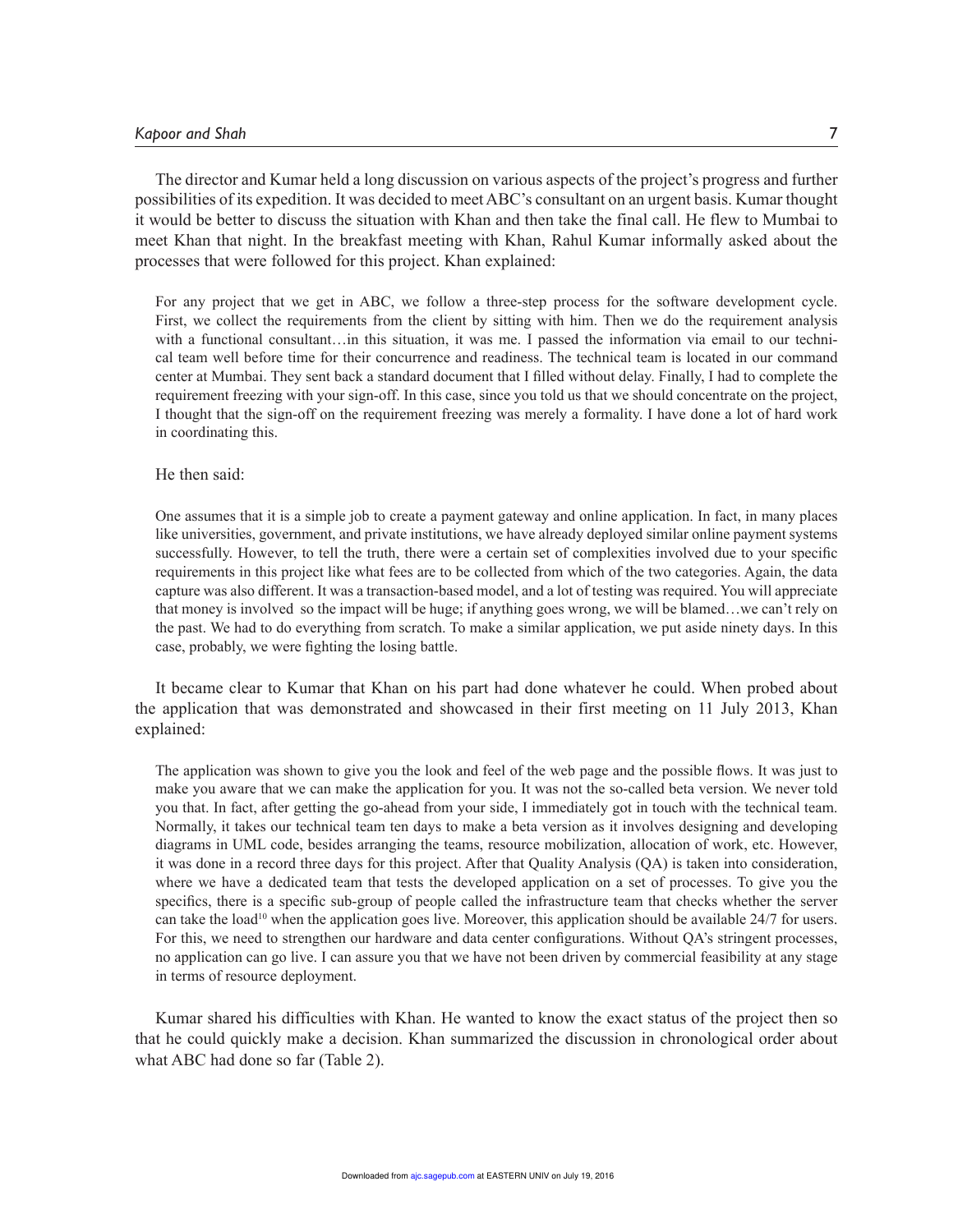| Date            | Description                                                                                                                                                                                                   |
|-----------------|---------------------------------------------------------------------------------------------------------------------------------------------------------------------------------------------------------------|
| 11 July 2013    | Initial discussion.                                                                                                                                                                                           |
| 14 July 2013    | Requirement communication from Rahul Kumar to ABC and from ABC to Synergy Bank.                                                                                                                               |
| 15-17 July 2013 | Payment gateway: short-listing of vendor by ABC and Synergy Bank.                                                                                                                                             |
| 18 July 2013    | Confirmation that ABC would make the programme go live by 28 July 2013.                                                                                                                                       |
| 20 July 2013    | Payment gateway interface provided by Synergy Bank to ABC.                                                                                                                                                    |
| 24 July 2013    | ABC delivered the beta version of the application to Rahul Kumar of NIM.                                                                                                                                      |
| 25 July 2013    | Testing results showed that internet banking was not accepting the communication between<br>the Synergy Bank payment gateway and the ABC server. Other modes like credit card/debit<br>card might be working. |

**Table 2.** Chain of Events from ABC's Perspective

**Source:** Authors' Notes.

Kumar decided to spend the entire day of 26 July 2013 with Khan to see how things evolved and to participate in the discussion between the technical teams of Synergy Bank and ABC. The same afternoon, an emergency meeting was held between the technical teams of ABC and Synergy Bank. Kumar asked the technical team of Synergy Bank about the failure of the payment gateway interface they had provided. Senior official from Synergy Bank explained in the following words:

We were using the same payment gateway successfully in many online applications developed by other software design companies; we don't know why the ABC server is not able to integrate with our payment gateway. We have two payment gateways as of now. The most commonly used one was provided to the ABC technical team in a record time of three days. You already know Hamid has sent us an acknowledgement in this regard (refer to Exhibit 8). In fact, this payment gateway is managed by our partner, PayU. PayU has designed and now maintains the necessary system readiness of this payment gateway. If you wish, we can provide you immediately with our internal payment gateway. It is directly connected with V-SAT links, but it is our internal gateway.

Kumar was deliberating over every new name in the chain of the workflow. He asked himself, 'Now, from where has this PayU emerged? It never came up in any discussion.' He asked the technical team about the role of PayU in the whole scheme. It was explained to him that PayU was an integrator of money transactions. It acted as an aggregator when financial transactions were done from several banks. It collated and sent the final amount to the designated bank account, which in this case was the NAT account at Synergy Bank. Candidates were given the option to choose credit cards of different banks. Hence, several banks needed to be mapped to the NAT account.

The technical team at ABC explained their side in terms of countering the argument of Synergy Bank:

Synergy Bank at any point of time hasn't told us about the involvement of PayU. We are just hearing it for the first time that a third party vendor is involved in the payment gateway. All our efforts have been wasted. We are now being blamed for the delay when in fact the Synergy Bank people have kept us in the dark.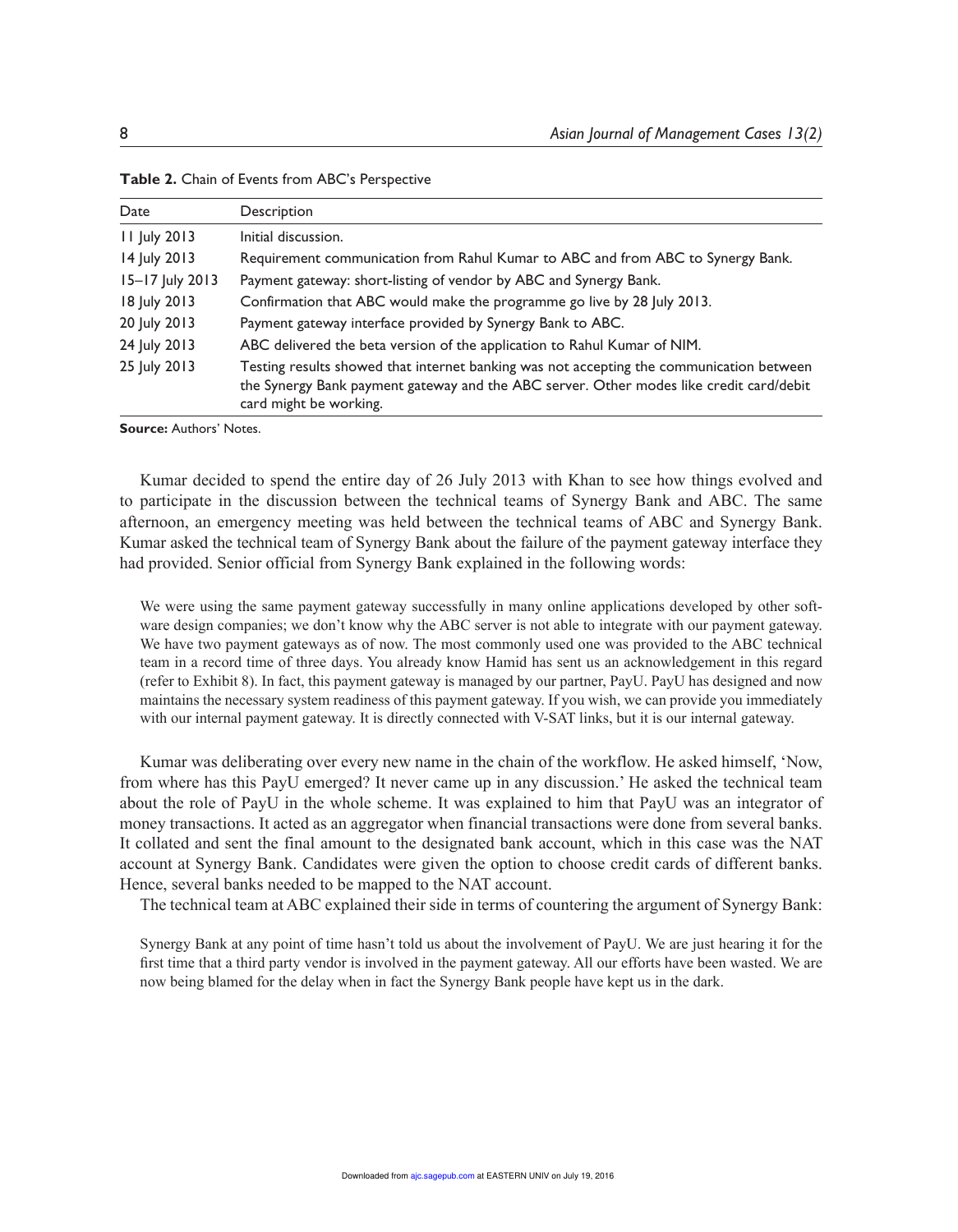Kumar intervened immediately to defuse the tension between the parties involved and asked Synergy Bank to provide details of their internal payment gateway. Kumar wondered that new problems would emerge in the following week.

## **Exhibit 1. Brief Profile of Rahul Kumar**

Rahul Kumar obtained an engineering undergraduate degree in manufacturing from an eminent engineering institution followed by a master's degree in engineering with a specialization in Computer Aided Design (CAD) and Manufacturing. Later, he pursued a PhD in management from one of the top Financial Times (FT) ranked business schools in India. He worked for one year with a stock broking firm automating the manual processes and improving the efficiency before joining academia in the area of Operations Management and Quantitative Techniques.

# **Exhibit 2. Brief Profile of Hamid Khan**

Hamid Khan completed his undergraduate engineering programme in computer science in 2002 from the Central Institute of Engineering in India. During his final year, ABC offered him a job as a trainee engineer. He was soon promoted to a software developer and eventually to his current role as a functional consultant. He managed several important projects on this scale. He coordinated the software development for an online examination to recruit clerks for one of India's largest public sector banks for which there were 37 lac candidates. He was also part of a project to conduct online examinations for the recruitment of village-level administrative officials in one of the largest states in central India; in 2011, this project was awarded the Skoch Digital Inclusion Award for e-governance.

# **Exhibit 3. About NIM<sup>11</sup>**

Established in 1996, the Novel Institute of Management (NIM) was part of the group of nationally important management institutes. The institute was set up in central India to give an impetus to management education and has been a pioneer in the field of management, interfacing with industry, government sectors and public sector units. The institute started with forty-five students in its flagship management programme in 1996, which increased ten-fold to 450 by the year 2010. The institute also started offering various programmes for different groups. In 2013, the institute had more than 1000 full-time students on campus during any day of the academic calendar. In the past five years, the institute has set up massive infrastructure consisting of hostels, classrooms, residential houses and a sports complex. NIM's achievements in such a short time can be attributed to its innovative spirit, its will to excel and to a great extent the relationship it has developed with the outside community.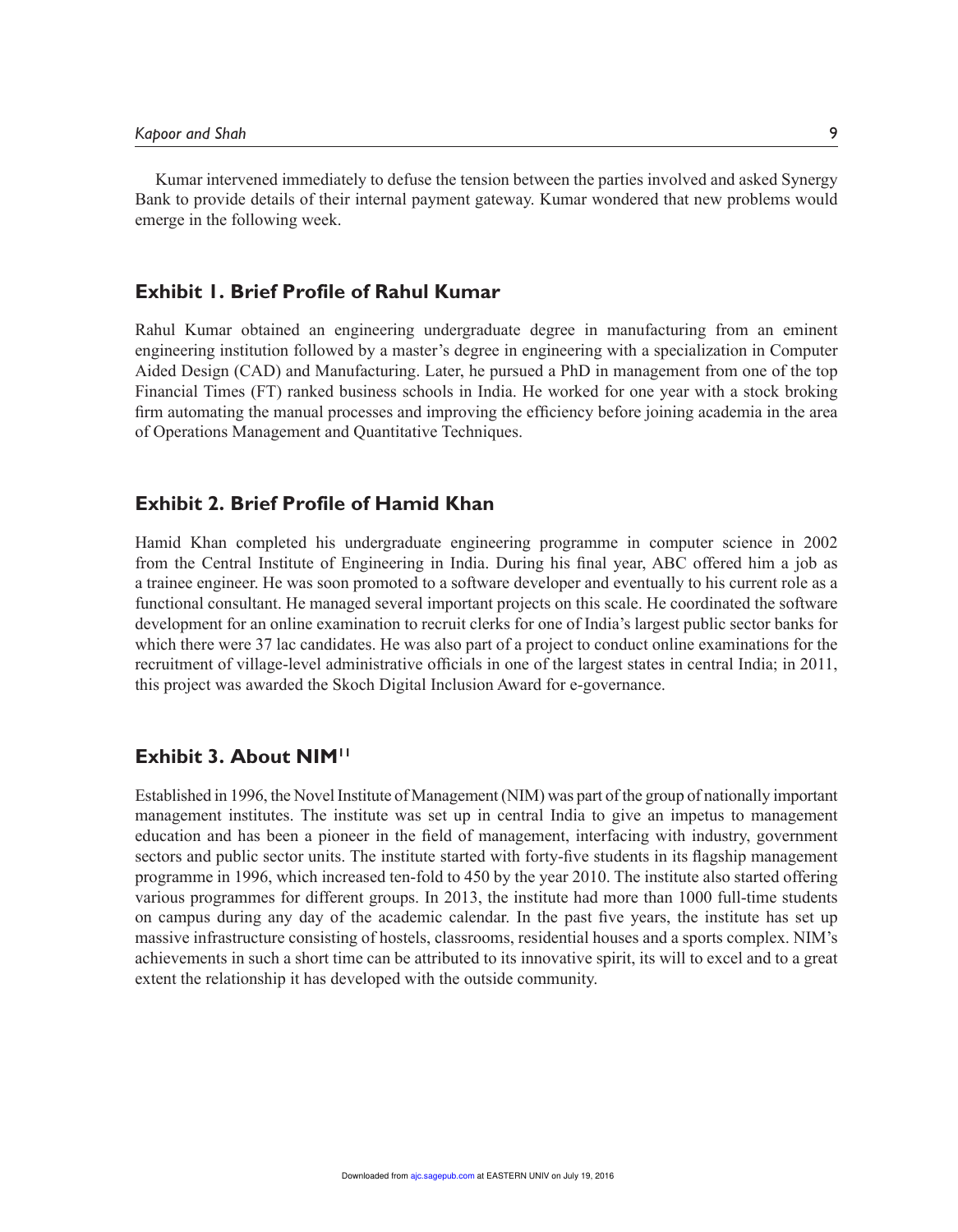|                                                                                                                                                                               |                                                                                                                                                                                                                                                                                                                                                                                                                                                                                                                                                                                             | <b>2013 Registration Voucher</b>                                                                 |
|-------------------------------------------------------------------------------------------------------------------------------------------------------------------------------|---------------------------------------------------------------------------------------------------------------------------------------------------------------------------------------------------------------------------------------------------------------------------------------------------------------------------------------------------------------------------------------------------------------------------------------------------------------------------------------------------------------------------------------------------------------------------------------------|--------------------------------------------------------------------------------------------------|
|                                                                                                                                                                               | for SC/ST and Persons with Disability (PWD) Candidates only                                                                                                                                                                                                                                                                                                                                                                                                                                                                                                                                 |                                                                                                  |
|                                                                                                                                                                               | Serial No.:                                                                                                                                                                                                                                                                                                                                                                                                                                                                                                                                                                                 | <b>Important Dates</b><br><b>Registration Window:</b>                                            |
|                                                                                                                                                                               | Voucher No.:                                                                                                                                                                                                                                                                                                                                                                                                                                                                                                                                                                                | Mon, 29 July 2013 -<br>Thur. 26 Sep 2013                                                         |
|                                                                                                                                                                               | Name of<br>Candidate:                                                                                                                                                                                                                                                                                                                                                                                                                                                                                                                                                                       | Test Dates (20 days)<br>Wed. 16 Oct 2013 -                                                       |
| This voucher is worth Rs. 800/- and is valid for the purpose of<br>reaistering for I<br>2013 by SC/ST and PWD candidates. It is<br>not valid outside the registration window. |                                                                                                                                                                                                                                                                                                                                                                                                                                                                                                                                                                                             | Mon, 11 Nov 2013<br><b>Score Cards</b><br>Available from 14 Jan 2014 at                          |
|                                                                                                                                                                               | Voucher once sold cannot be refunded under any<br>circumstance including but not limited to loss of voucher,<br>inability to read voucher number due to mishandling of the<br>voucher by candidate, candidate being ineligible for taking<br>not being a pre-requisite for a programme, and                                                                                                                                                                                                                                                                                                 | Candidates must<br>retain a print-out of the score card<br>for future reference.                 |
|                                                                                                                                                                               | rejection of candidate registration due to incomplete and/or<br>incorrect information.                                                                                                                                                                                                                                                                                                                                                                                                                                                                                                      | <b>Candidate Care Services</b><br>1-800-419-0080                                                 |
|                                                                                                                                                                               | Prior to registration, candidates must understand and<br>prepare for the following:                                                                                                                                                                                                                                                                                                                                                                                                                                                                                                         |                                                                                                  |
|                                                                                                                                                                               | 1. A candidate must maintain a valid email account & phone number throughout the selection process.                                                                                                                                                                                                                                                                                                                                                                                                                                                                                         |                                                                                                  |
|                                                                                                                                                                               | 2. Keep marksheet of X, XII, academic and any other professional qualification handy for calculating<br>percentage marks that are mandatory in registration.<br>3. The basis of computing percentages obtained by the candidate would be based on the practice                                                                                                                                                                                                                                                                                                                              |                                                                                                  |
|                                                                                                                                                                               | followed by the board/university/institution from where the candidate has graduated.                                                                                                                                                                                                                                                                                                                                                                                                                                                                                                        |                                                                                                  |
|                                                                                                                                                                               | 4. If academic institutions offer grade point averages (GPA), they need to be converted into percentage<br>score as per the conversion scheme of that institution.                                                                                                                                                                                                                                                                                                                                                                                                                          |                                                                                                  |
|                                                                                                                                                                               | 5. If an institution does not have a conversion scheme for GPA, the equivalence has to be calculated by<br>dividing obtained Cumulative GPA (CGPA) by the maximum possible CGPA and multiplying by 100.                                                                                                                                                                                                                                                                                                                                                                                     |                                                                                                  |
|                                                                                                                                                                               | 6. SC/ST and PWD candidates must send a copy of their valid caste/disability certificate to<br>immediately upon completion of online registration for verification purpose. Write your voucher no. &<br>registration no, on the certificate. The address is                                                                                                                                                                                                                                                                                                                                 | Centre<br>Centre 2013, C/O Admission Office, I                                                   |
|                                                                                                                                                                               | Registering for<br>2013                                                                                                                                                                                                                                                                                                                                                                                                                                                                                                                                                                     |                                                                                                  |
|                                                                                                                                                                               | Having understood and prepared for the above, candidates must register for<br>www.catiim.in within the registration window. Candidate has to enter the Voucher No. (found under the<br>scratch area) provided at the top of this voucher. Please use a coin to scratch out the Voucher No.<br>Scratch the voucher gently to avoid any damage to the voucher. Detailed instructions for registration are<br>provided on<br>email. The Admit Card will contain information such as name, address, The Registration Number, test<br>date, test venue details, and instructions for candidates. | 2013 by visiting<br>Upon successful registration, an Admit Card will be sent to the candidate by |
|                                                                                                                                                                               | Disclaimer: Instances of provision of incorrect information detected at any stage of the selection<br>process will automatically disqualify the candidate from the selection process and he/she will not                                                                                                                                                                                                                                                                                                                                                                                    | in future. If such instances go undetected during the current                                    |
|                                                                                                                                                                               | be allowed to appear for<br>selection process but are detected in subsequent years, such disqualification will take place with<br>retrospective effect.                                                                                                                                                                                                                                                                                                                                                                                                                                     |                                                                                                  |

# **Exhibit 4. Sample of the Physical Voucher**

Source: Authors' Notes.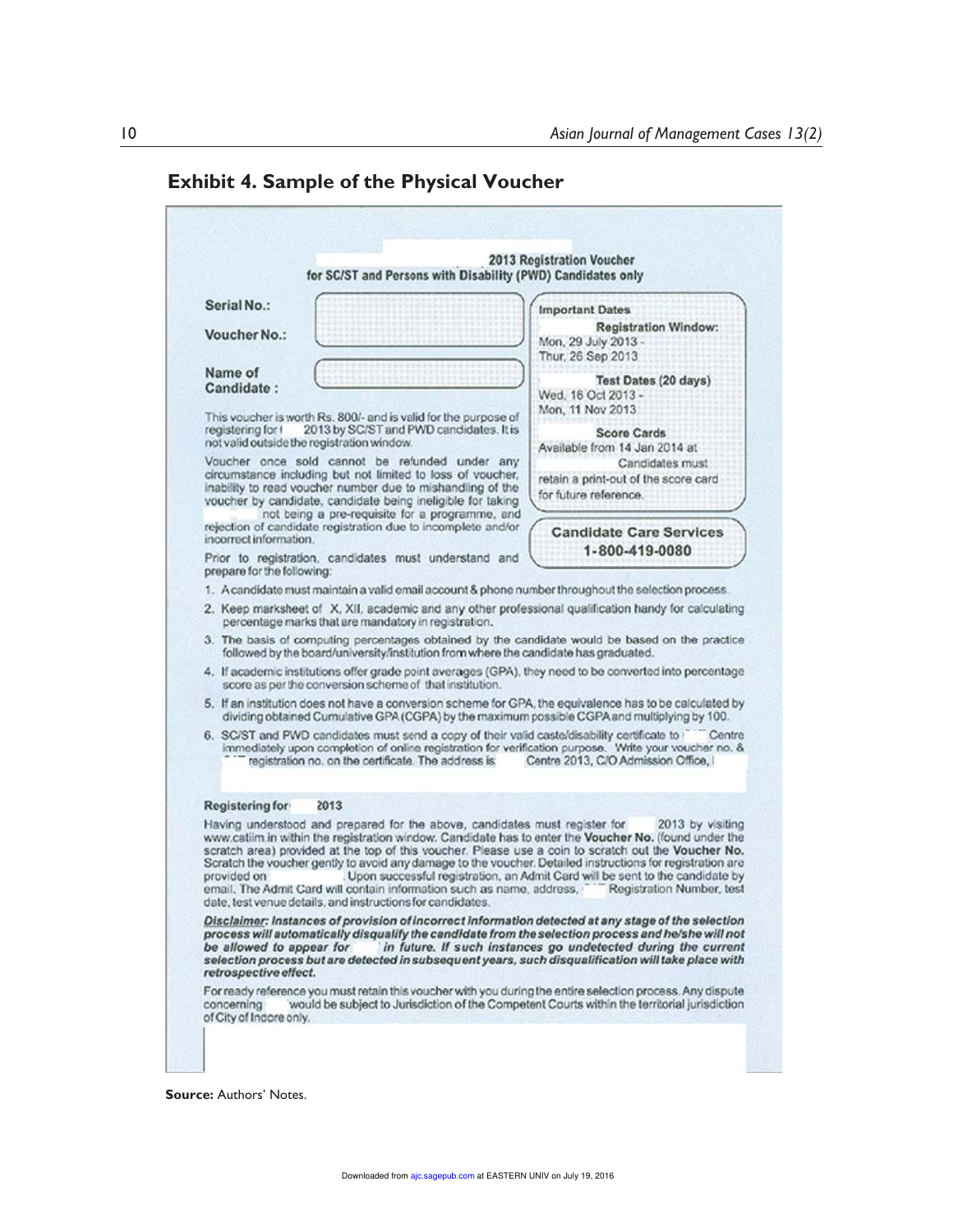

# **Exhibit 5. Architecture of the Proposed Online System**

**Source:** Authors' Notes.

# **Exhibit 6. Comparison between Old Paper-based Voucher System and New Online System**



**Source:** Authors' Notes.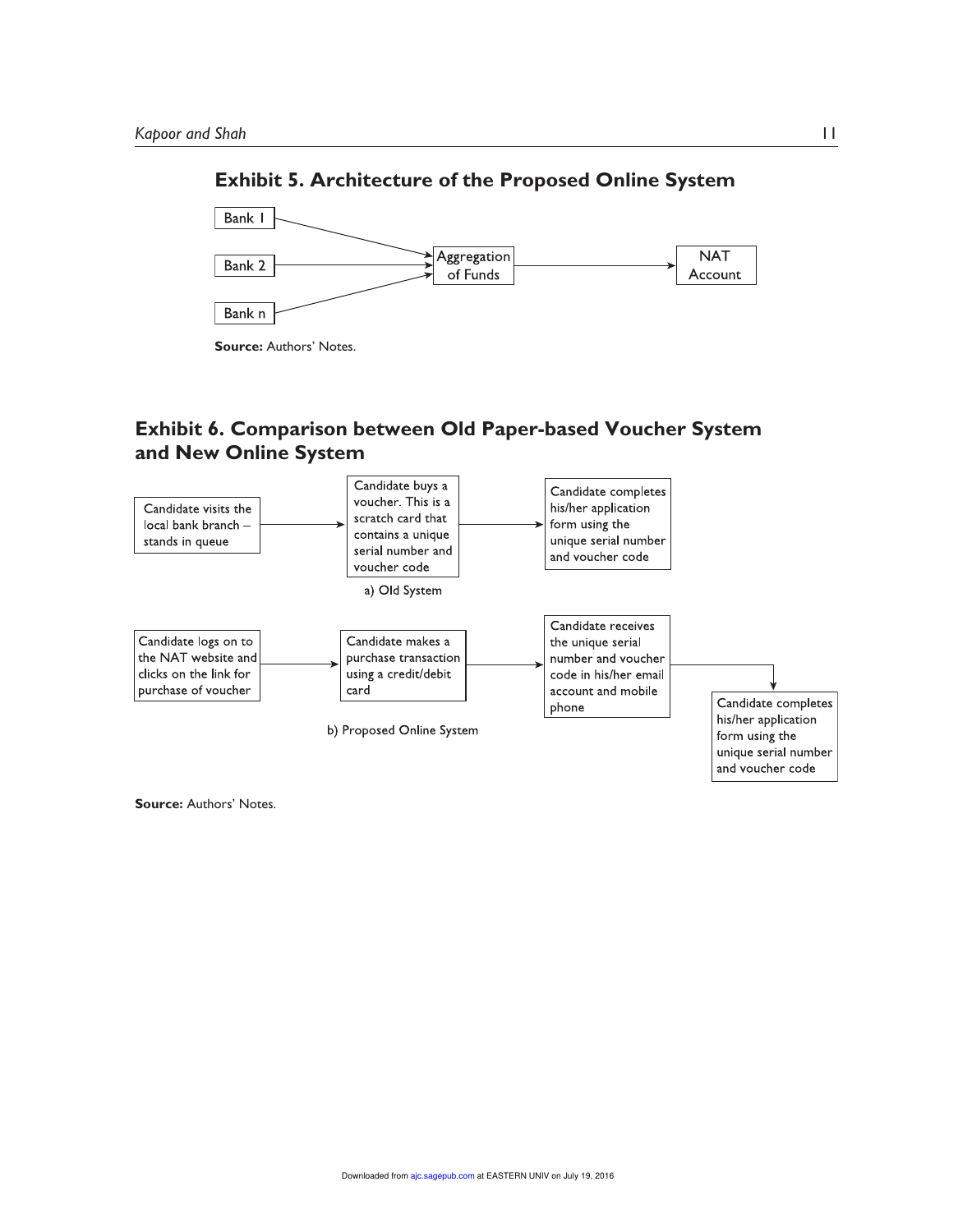| To: Avinash Garg                                                                             |                             |
|----------------------------------------------------------------------------------------------|-----------------------------|
| From: Hamid Khan                                                                             |                             |
| Subject: Re: NIM Nat 2013 (Tid released)                                                     |                             |
|                                                                                              |                             |
| Thanks Avinash.                                                                              |                             |
| It's really a great work done by you and your team.                                          |                             |
|                                                                                              |                             |
| Regards                                                                                      |                             |
| Hamid Khan                                                                                   |                             |
| <b>ABC Pvt Ltd</b>                                                                           |                             |
| Mumbai - 400083, Maharashtra                                                                 |                             |
| India                                                                                        |                             |
| Cell:- XXXXX                                                                                 |                             |
| Mailto: YYYYY                                                                                |                             |
| Website: ZZZZZZ                                                                              |                             |
|                                                                                              |                             |
| Experience certainty. IT Services                                                            |                             |
| <b>Business Solutions</b>                                                                    |                             |
| Consulting                                                                                   |                             |
|                                                                                              |                             |
| From:                                                                                        |                             |
| To:                                                                                          |                             |
| Cc:                                                                                          |                             |
| Date:                                                                                        | 07/20/2013 10:47 AM         |
| Subject:                                                                                     | NIM Nat 2013 (Tid released) |
|                                                                                              |                             |
| Dear Sir,                                                                                    |                             |
|                                                                                              |                             |
| Tid has been released, we have completed our process waiting for green signal from ABC side. |                             |
| <b>MECODE</b><br><b>LEGAL NAME</b><br><b>DBA NAME</b><br>TID                                 |                             |
| 70006456<br>110343<br><b>NIM NAT 2013</b><br><b>NIMNAT 2013</b>                              |                             |

# **Exhibit 7. Email Excerpts from Khan Praising the Timely Efforts of Synergy Bank**

**Source: Authors' Notes.**